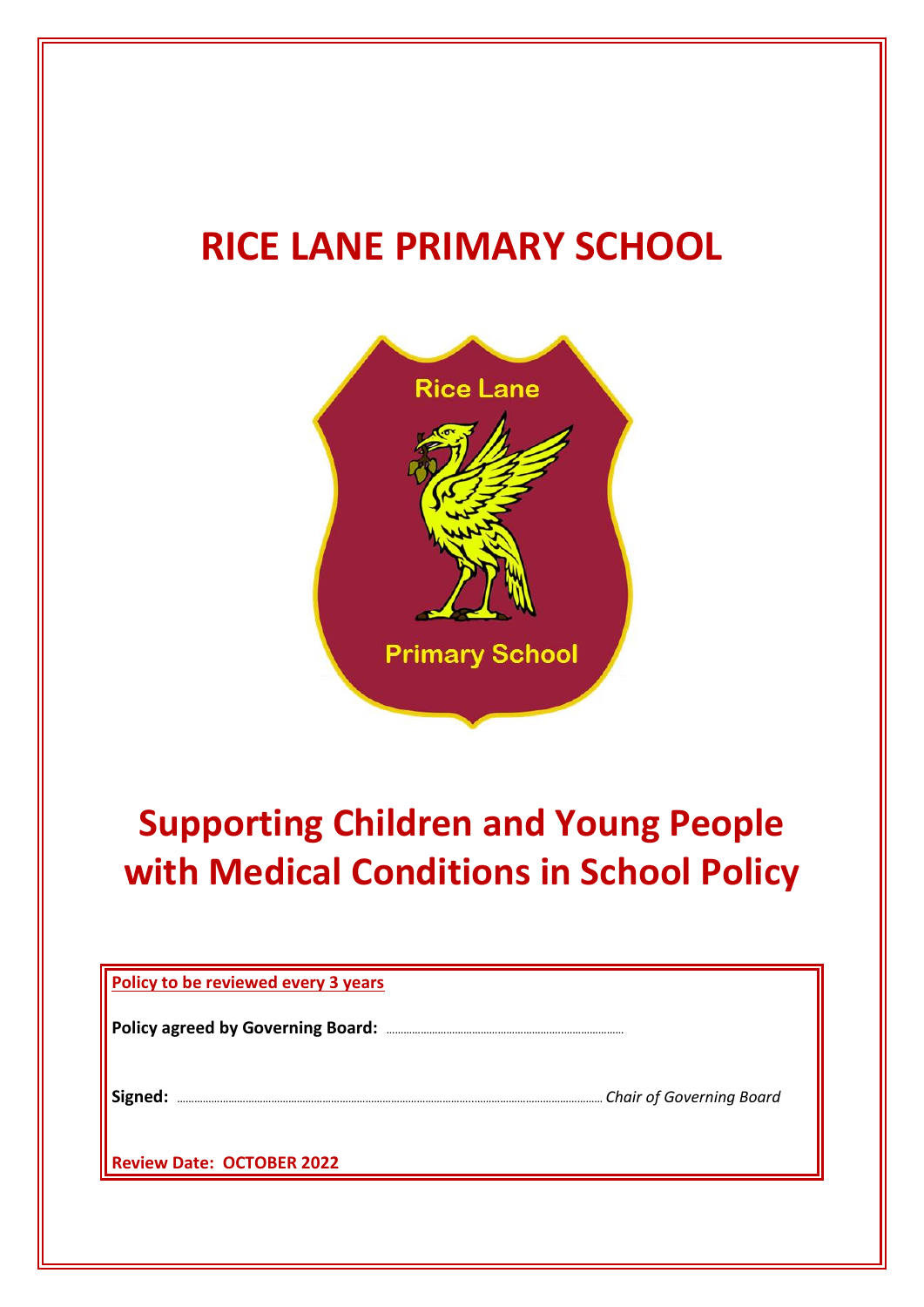## **Policy Statement**

The supporting children and young people with Medical Conditions in school Policy will provide guidance to ensure:

- That the school meets its statutory responsibilities to manage medicines and medical conditions in line with Government guidance 'Supporting pupils at school with Medical conditions' and the 'Special Educational Needs and Disability code of practices to support children and young people with medical conditions' and the 'Special Educational Needs and Disability code of practice: 0-25 years'.
- That the school implements inclusive practices to support children and young people with medical conditions.
- That the school aims to provide all pupils with all medical conditions the same opportunities as others at school.

The school will ensure the implementation of Supporting Medical Conditions in school Policy to meet the following values and principles:

- All children/young people and staff are healthy and stay safe.
- Parents, children and young people feel secure and confident in the schools ability to support their child.
- Pupils make a positive contribution and get to experience a wide and varied curriculum and experiences.
- Ensure all staff understand their duty of care to safeguard children and young people in all aspects of their needs and especially within the event of an emergency.
- Ensure all staff are appropriately trained, competent and confident in knowing what to do in an emergency.
- Develop the schools understanding that certain medical conditions are serious and can be potentially life threatening, particularly if ill managed or misunderstood.
- That the school understands the importance of medication being taken as prescribed.
- All staff understand common medical conditions that affect children/young people at our school. Our staff receive training on the impact medical conditions can have on children/young people from specialist medical staff.

**The schools Governing board names Tracy Parry to be responsible ensuring this policy is fully implemented and monitored regularly.**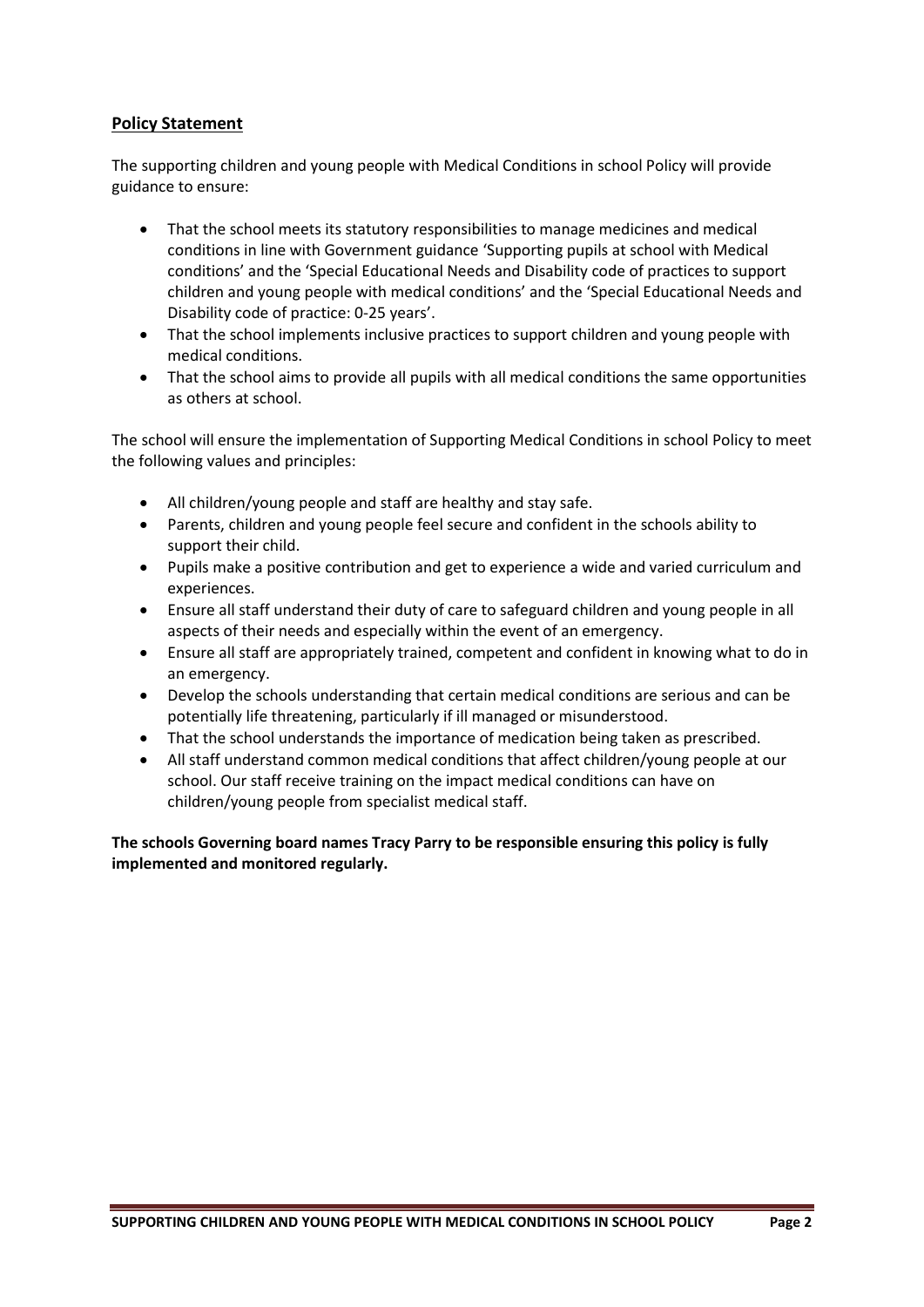# **Policy**

- 1. The school is an inclusive community that aims to support and welcome all children and young people including those with medical conditions.
	- i) Rice Lane Primary Governing Board understand that it has a responsibility to make arrangements for supporting pupils with medical conditions who currently attend and to those who may attend in the future. However it is also acknowledged that in order to maximise a child's attendance in school it may be appropriate to administer medicines. Our policy is to ensure that children who need medication during school hours have their needs met so that they retain the fullest access to the lift and work of the school. The medication required by pupils will vary from being short term to regular daily administration. All requests to give medicine must be discussed with the Headteacher and other appropriate staff member, as a request form must be completed by a suitable adult.
	- ii) Pupils with medical conditions are encouraged to take control of their condition. Pupils feel confident in the support they receive from the school to help them do this.
	- iii) The school ensures to provide all children with all medical conditions the same opportunities at school.
	- iv) The school aims to include all pupils with medical conditions in all school activities.
	- v) The school ensures all staff (Teaching and Support) understand their duty of care to children and young people in the event of an emergency.
	- vi) Parents of pupils with medical conditions feel secure in the care their children receive both in the transportation, school and on educational visits.
	- vii) All staff are confident in knowing what to do in an emergency and receive regular training to do so.
	- viii) There is knowledge that certain medical conditions are serious and can be potentially life-threatening.
	- ix) All staff understand the common medical conditions<sup>1</sup> that can affect all children/young people in school. Staff receive training on the impact this can have on pupils.

<sup>1</sup>Common medical conditions include Asthma, Epilepsy, Diabetes and Anaphylaxis.

- 2. All staff have a sound knowledge, understand their role and are trained to a level that fulfils and informs them in what
	- i) All staff at the school are aware of the most common serious medical conditions which they may come across when children are in their care.
	- ii) Staff understand their duty of care to pupils in the event of an emergency. In an emergency situation school staff are required under common law duty of care to act like any reasonably prudent parent. This may include administering medication.
	- iii) All staff that work directly with pupils receive training and know what to do in an emergency for the pupils in their care with medical conditions.
	- iv) Training is refreshed for all staff as appropriate and should be referred to the child/young person's Individual Healthcare Plan.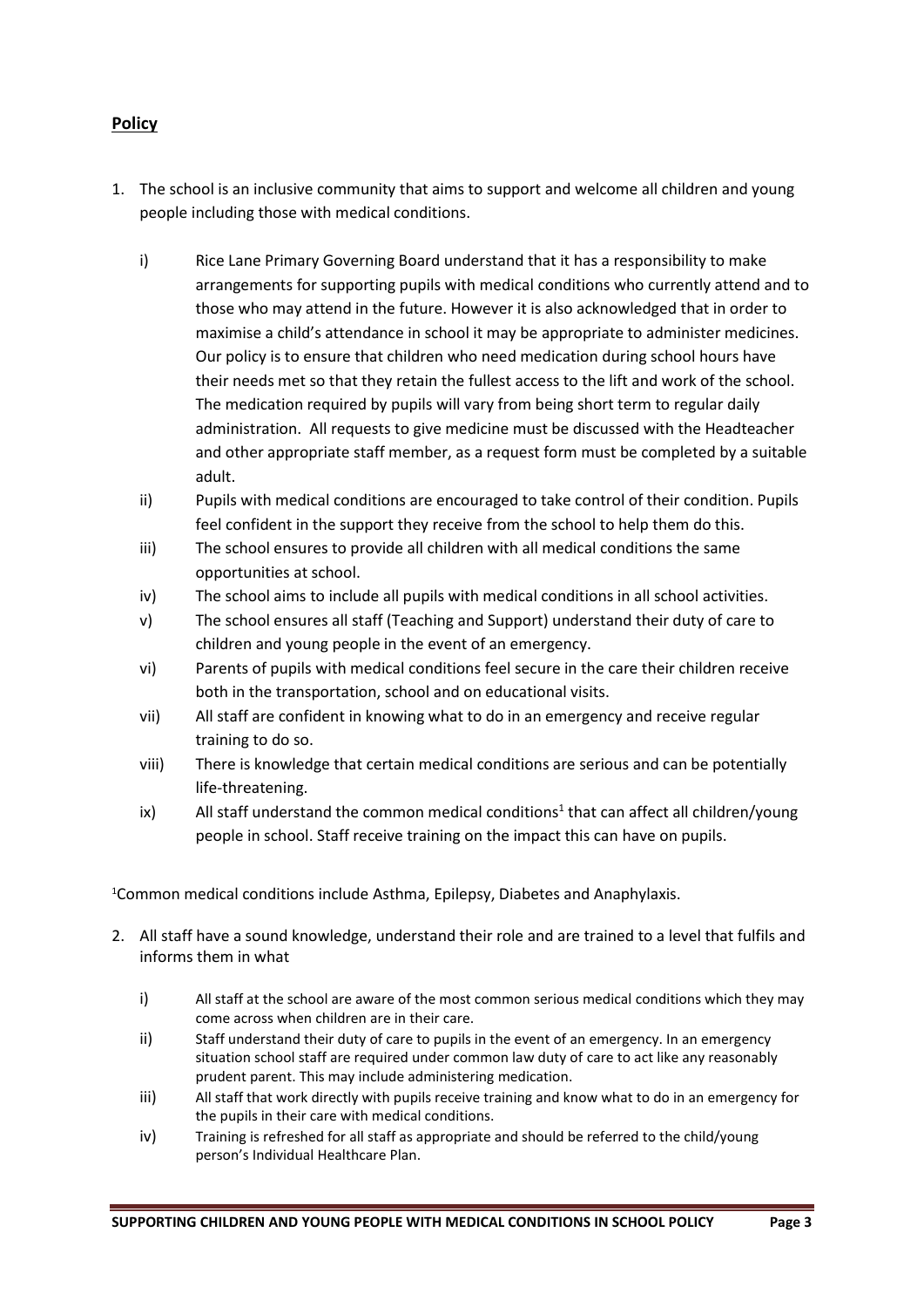- v) Action for staff to take in an emergency for the common serious conditions at the school is displayed in prominent locations for all staff including classrooms, kitchens and the staff room.
- vi) The school uses the child/young person's Individual Healthcare Plan to inform the appropriate staff (including supply teachers and support staff) of pupils in their care who may need emergency help.
- vii) The school has procedures in place so that the most up to date/single master copy of the child/young person's Individual Healthcare Plan is sent to the emergency care setting with the pupil. On occasions when this is not possible, the form is sent (or the information on it is communicated) to the hospital as soon as possible.
- viii) The school has a plan in place to cover staff absence and sickness.

The following roles and responsibilities are recommended practice within the policy. These roles are understood and communicated regularly.

#### **Governing Board**

The school's Governing Board has a responsibility to:

- Uphold the Equality Act 2010 and make any reasonable adjustments.
- Ensure that arrangements are in place to support pupils with medical conditions (plans and suitable accommodation). In doing so they should ensure that such children can access and enjoy the same opportunities at school as any other child.
- Take into account that many of the medical conditions that require support at school will affect quality of life and may be life-threatening and therefore focuses on the needs of the individual child/young person.
- Make sure the supporting medical conditions in school policy is effectively implemented, monitored and evaluated and updated in line with the school policy review timeline.
- Ensure all parents are fully aware and understand their responsibilities.

### **Headteacher**

The school's Headteacher has a responsibility to:

- Ensure the school puts the policy into practice and develop detailed procedures.
- Liaise between interested parties including child/young people, school staff, SENCO, pastoral support staff, teaching assistants, school nurses, parents, governors, the school health service, the Local Authority and local emergency care services and seek advice when necessary.
- Ensure every aspect of the policy are maintained even if they are not the governing bodies nominated staff member.
- Ensure that information held by the school is accurate and up to date and that there are good information sharing systems in place using child/young person's Individual Healthcare Plans.
- Ensure child/young person's confidentiality.
- Assess quality assured training and support the development needs of staff and arrange for them to be met via formally commissioned arrangements.
- Ensure all supply teachers and new staff are briefed and know the medical conditions policy.
- Delegate a staff member (Medical Welfare Officer) to check the expiry date of medicines kept at school and maintain the school medical register.
- Monitor and review the policy at least once a year, with input from child/young people, parents, staff and external stakeholders and update according to review recommendations and recent local and national guidance and legislation.
- Report back to all key stakeholders about implementation of the policy.
- In partnership with the parent have joint responsibility for the safe travel of the child/young person.
- Provide staff to cover absence.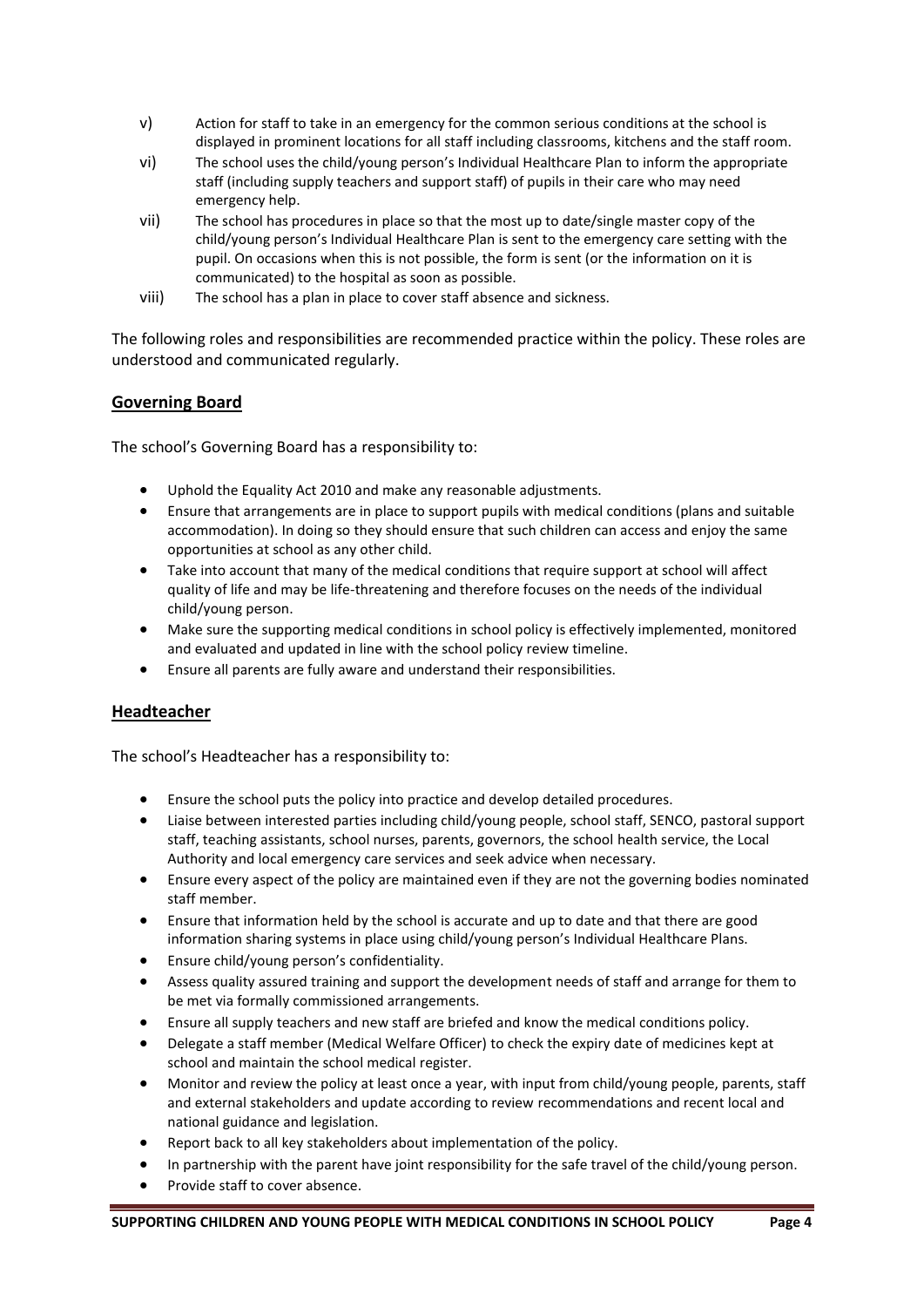# **All School Staff**

All staff at the school have a responsibility to:

- Be aware of the potential triggers, signs and symptoms of common medical conditions and know what to do in an emergency by receiving whole school awareness training.
- Be aware that medical conditions can affect a child/young person's learning and provide extra help when child/young people need it.
- Understand the policy and how this impacts on children and young person's education.
- Know which child/young people in their care have a medical condition and be familiar with the content of the child/young person's Individual Healthcare Plan.
- Allow all child/young people to have immediate access to their emergency medication.
- Maintain effective communication with parents including informing them if their child has been unwell at school.
- Ensure child/young people who carry their medication with them have it when they go on a school visit or out of the classroom.
- Be aware of child/young people with medical conditions who may be experiencing bullying or need extra social support.
- Understand the common medical conditions and the impact it can have on child/young people.
- Ensure all child/young people with medical conditions are not excluded unnecessarily from activities they wish to take part in.
- Ensure child/young people have the appropriate medication or food with them during any exercise and are allowed to take it when needed.

### **Medical Welfare Officer**

Medical Welfare Officers at the school have a responsibility to:

- Give immediate help to casualties with common injuries or illnesses and those arising from specific hazards with the school.
- When necessary ensure that an ambulance or other professional medical help is called.
- Support children by giving prescribed medicine.

### **Special Educational Needs Coordinators (SENCO)**

The SENCO at the school has a responsibility to:

- Help update the school's medical condition policy.
- Know which child/young people have a medical condition and which have special educational needs because of their condition.
- Be the key member or liaise with other staff to ensure child/young people with medical conditions continue to make expected progress.
- Ensure teachers make the necessary arrangements and make reasonable adjustments if a child/young person needs special consideration or access arrangements in exams or course work.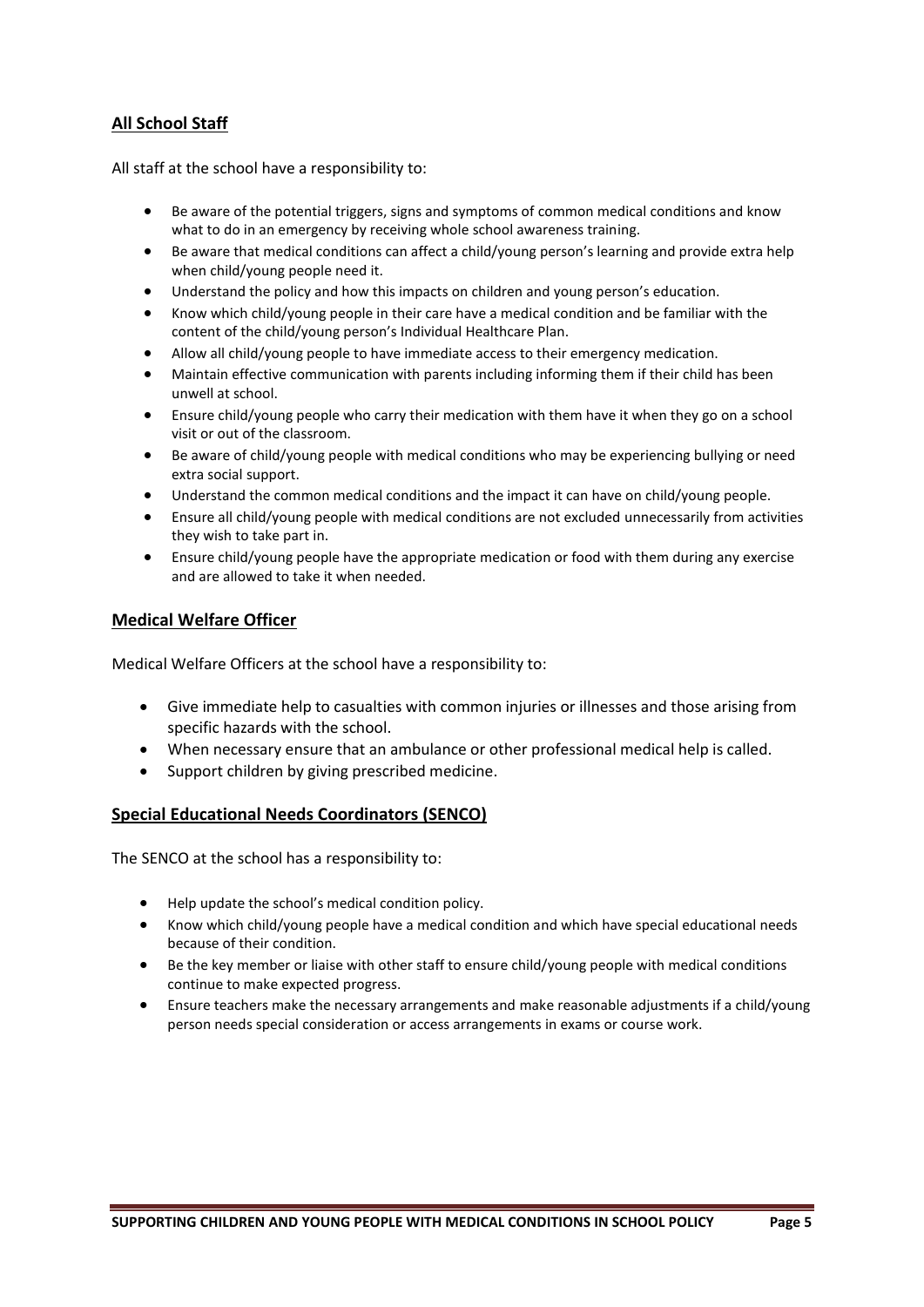# **Pastoral Staff**

The Pastoral support staff at the school has a responsibility to:

- Help update the school's medical conditions policy.
- Know which child/young people have a medical condition and which have special educational needs because of their condition.
- Monitor children/young people's attendance and punctuality and consider additional support and planning with the SENCO.
- Ensure all child/young people with medical conditions are not excluded unnecessarily from activities they wish to take part in.

#### **Health Services**

The school nurse and others from the local Health Community and services who work with the school has a responsibility to:

- Co-operate with schools to support children/young people with a medical condition.
- Be aware of the needs and training the school staff need in managing the most common medical conditions at school.
- Provide information about where the school can access other specialist training or alternative provide training if this has been locally developed.

Other healthcare professionals, including GPs and paediatricians have responsibility to:

- Notify the school nurse when a child has been identified as having a medical condition that will require support at school.
- Provide advice on developing healthcare plans.
- Consider that Specialist local health teams may be able to provide support in schools for children with particular conditions (e.g. asthma, diabetes, epilepsy).

#### **Parents**

The parents of a child/young person at the school have a responsibility to:

- Tell the school if their child has a medical condition.
- Ensure the school has a complete and up-to-date Healthcare Plan for their child.
- Inform the school about the medication their child requires during school hours.
- Inform the school of any medication their child requires while taking part in educational visits or residential visits, especially when these include overnight stays.
- Tell the school about any changes to their child's medication, what they take, when, and how much.
- Inform the school of any changes to their child's condition.
- Ensure their child's medication and medical devices are labelled with their child's full name and date of birth and a spare is provided with the same information.
- Ensure that their child's medication is within expiry dates.
- Inform the school if your child is feeling unwell.
- Ensure their child catches up on any school work they have missed.
- Ensure their child has regular reviews about their condition with their doctor or specialist healthcare professional and information that will require the school to support your child is passed on to them.
- Ensure their child has a written care/self-management plan from their doctor or specialist healthcare professional to help their child manage their condition.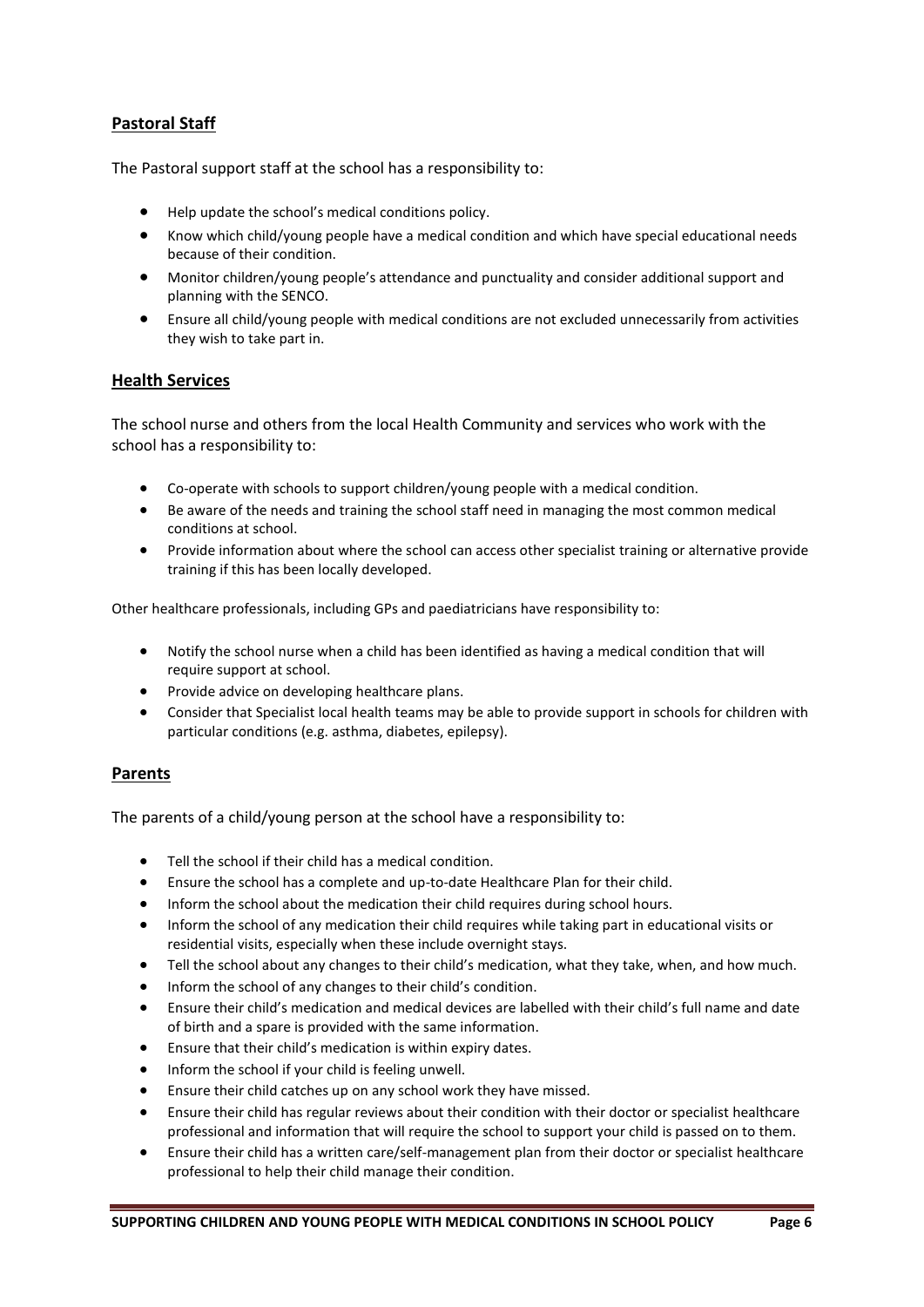- 3. All staff understand and trained in the school's general emergency procedures.
	- i) The school has a general Health and Safety Policy that includes risk assessments and have arrangements in place to deal with emergencies.
	- ii) All staff know what action to take in the event of a medical emergency. This includes:
		- How to contact emergency services and what information to give.
		- Who to contact within the school.
	- iii) Action to take in a general medical emergency is displayed in prominent locations for staff. These include classrooms, the staff rooms, food preparation areas and sporting facilities.
	- iv) If a child/young person needs to be taken to hospital, a member of staff will always accompany them and will stay with them until a parent arrives. The school tries to ensure that the staff member will be one the child knows.
	- v) Staff should not take the child/young people to hospital in their own car it is safer to call an ambulance.
- 4. The school has clear guidance on the administration of medication at school and what is deemed as unacceptable practice.

### **Administration – General**

- i) The school understands the importance of medication being taken as prescribed.
- ii) All staff are aware that there is no legal or contractual duty for any member of staff to administer medication or supervise a child/young person taking medication unless they have been specifically contracted to do so.
- iii) All use of medication defined as a controlled drug, even if the child/young person can administer the medication themselves, is done under the supervision of a named member of staff at this school (Medical Welfare Officer).
- iv) There are several members of staff this school who have been specifically contracted to administer medication and received the relevant training from healthcare professionals (Medical Welfare Officer).
- v) If a trained member of staff, who is usually responsible for administering medication, is not available the school makes alternative arrangements to continue to provide this support.
- vi) For medication where no specific training is necessary, any member of staff may administer prescribed and non-prescribed medication to children/young people under the age of 16, but only with the written consent of their parent.
- vii) Training is given to all staff members who agree to administer medication to pupils, where specific training is needed. The local authority provides full indemnity.
- viii) Parents at this school understand that if their child's medication changes or is discontinues, or the dose or administration method changes, that they should notify the school immediately.
- ix) If a child/young person at this school refuses their medication, staff should not force them and record this and follow procedures set out in the Individual Healthcare Plan. Parents are informed as soon as possible.
- x) If a child/young person misuses medication, either their own or another child/young person are subject to the school's usual disciplinary procedures.